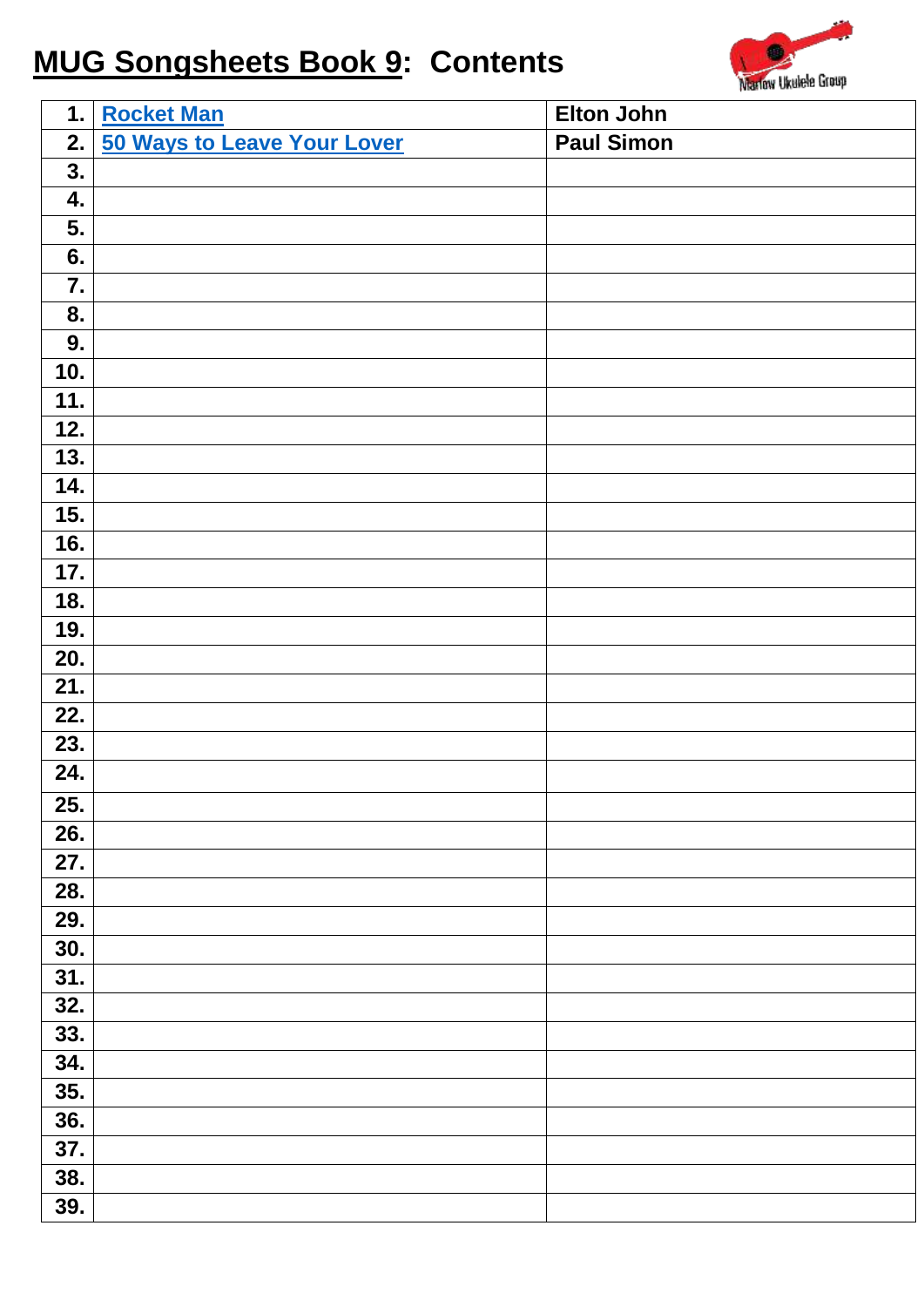## **MUG Songsheets Book 9: Alphabetical Contents**

| 1. Rocket Man                  | <b>Elton John</b> |
|--------------------------------|-------------------|
| 2. 50 Ways to Leave Your Lover | <b>Paul Simon</b> |
|                                |                   |
|                                |                   |
|                                |                   |
|                                |                   |
|                                |                   |
|                                |                   |
|                                |                   |
|                                |                   |
|                                |                   |
|                                |                   |
|                                |                   |
|                                |                   |
|                                |                   |
|                                |                   |
|                                |                   |
|                                |                   |
|                                |                   |
|                                |                   |
|                                |                   |
|                                |                   |
|                                |                   |
|                                |                   |
|                                |                   |
|                                |                   |
|                                |                   |
|                                |                   |
|                                |                   |
|                                |                   |
|                                |                   |
|                                |                   |
|                                |                   |
|                                |                   |
|                                |                   |
|                                |                   |
|                                |                   |
|                                |                   |
|                                |                   |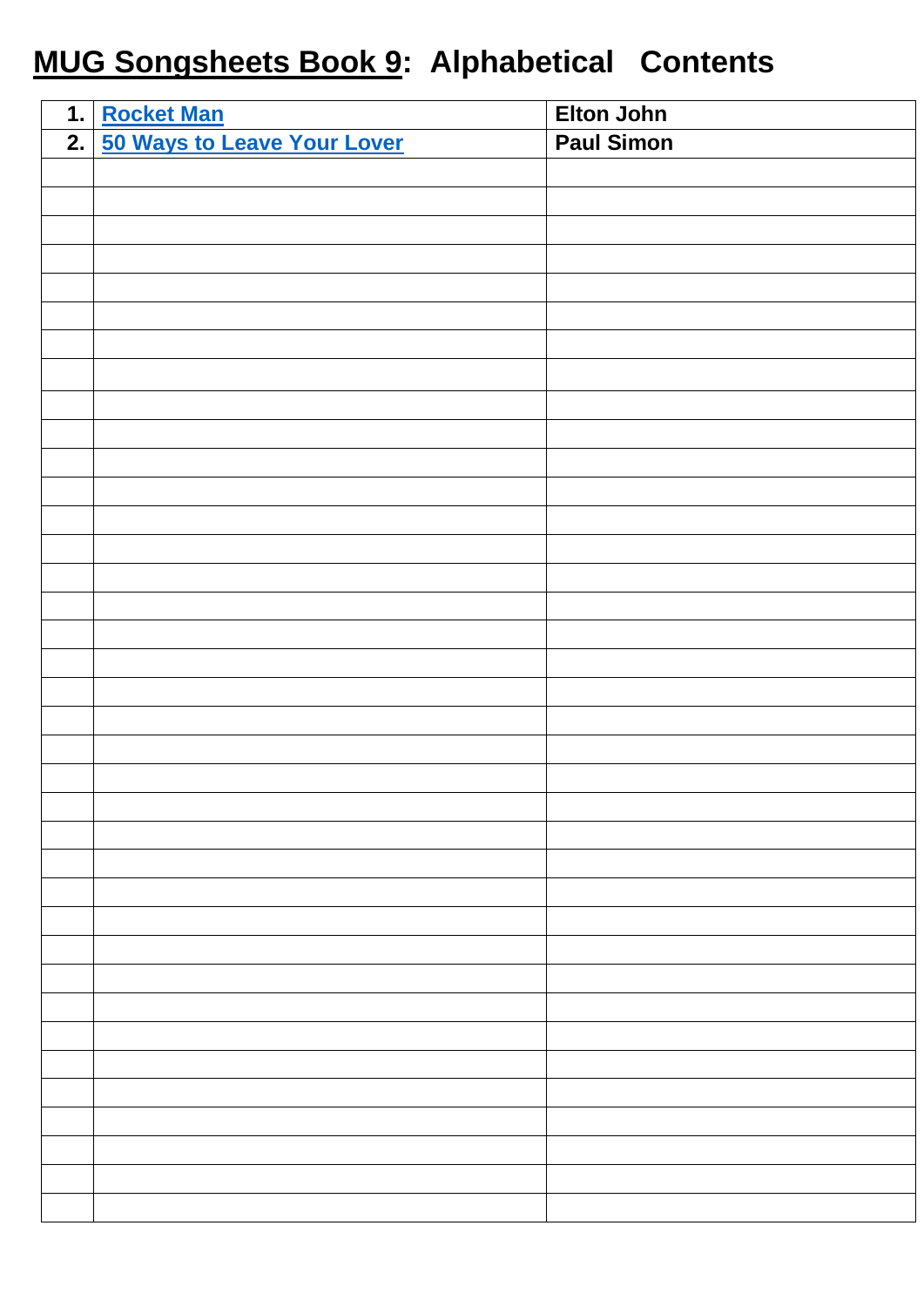## <span id="page-2-0"></span>Rocket Man - Elton John (1972)

| Em7                                                                                                                                                                           |                                            | Asus4             |                   |                         | <b>Chords</b>  |
|-------------------------------------------------------------------------------------------------------------------------------------------------------------------------------|--------------------------------------------|-------------------|-------------------|-------------------------|----------------|
| - She packed my bags last night - pre-flight<br>Em7<br>Zero hour, nine a.m.<br><b>Am</b><br>C<br>G<br>- & I'm gonna be hi - i - i-igh                                         | Asus4<br>Am7<br>- as a kite by then        | D                 | D <sub>sus4</sub> | D                       | Asus4<br>00    |
| Em7<br>- I miss the earth so much, I miss my wife<br>Em7<br>It's lonely out in space<br>$\qquad \qquad \blacksquare$<br>Am<br>G<br>C<br>- On such a Tiii - i - imeless flight | Asus4<br>Asus4<br>D<br>Am7                 | D <sub>sus4</sub> | D                 |                         | Am7<br>Am      |
| G<br>- And I think it's gonna be a long long time,<br>'Til touchdown brings me round again to find, I'm not the                                                               |                                            |                   |                   | <b>Chorus</b>           |                |
| Man they think I am at home, $Oh$ no, no no-o $- l$ 'm a rocket ma-a-an<br>C<br>Rocket man - - burnin' out his fuse up here alone                                             | G                                          |                   |                   | Asus4<br>X <sub>2</sub> | Dsus4<br>11213 |
| Em7<br>- Mars ain't the kinda place - to raise your kids<br>Em7<br>In fact it's cold as hell<br>C<br>Am<br>G<br>- & there's no one there to ra-ise them - if you did          | Asus4<br>Am7                               | Asus4<br>D        | <b>D</b> sus4     | D                       | Em7<br>G       |
| Em7<br>And all this science, I don't understand<br>Em7<br>It's just my job five days a week<br>Am<br>C<br>G<br>Rocket maaa - a - a - a-an                                     | Asus4<br>Asus4<br>Am7<br>D<br>- rocket man | Dsus4             | D                 |                         |                |
| Chorus                                                                                                                                                                        |                                            |                   |                   |                         |                |
| G<br>- - And I think it's gonna be a long long time                                                                                                                           | G                                          |                   | (x2)              |                         |                |
| - - - And I think it's gonna be a <u>long</u> long time                                                                                                                       |                                            |                   | (x2)              | A capella               |                |
| And I think it's gonna be a long long time                                                                                                                                    | G                                          |                   | (x4)              | <b>Sing along</b>       |                |